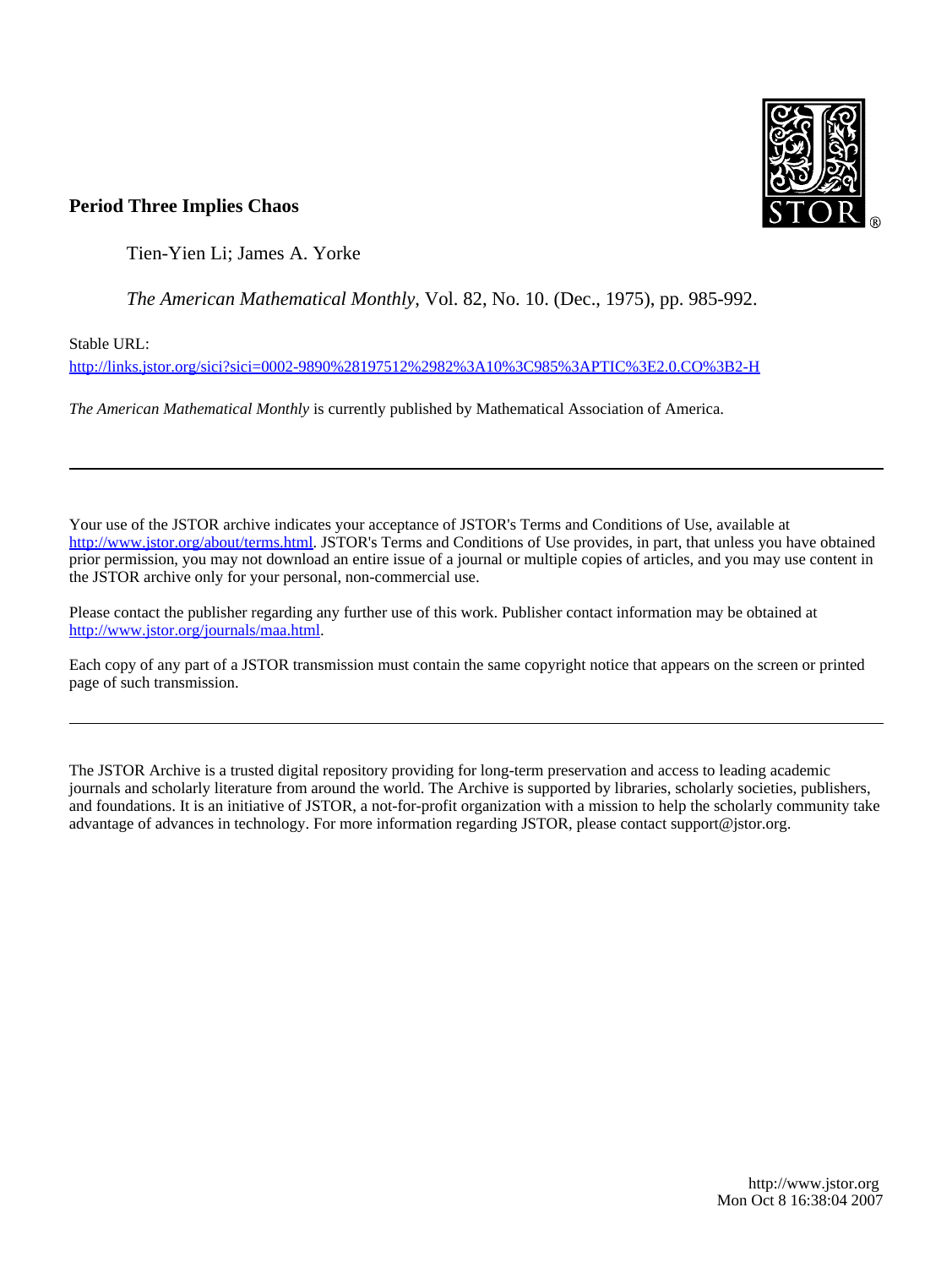## **PERIOD THREE IMPLIES CHAOS**

# *TIEN-YIEN LI AND JAMES A. YORKE*

**1. Introduction.** The way phenomena or processes evolve or change in time is often described by differential equations or difference equations. One of the simplest mathematical situations occurs when the phenomenon can be described by a single number as, for example, when the number of children susceptible to some disease at the beginning of a school year can be estimated purely as a function of the number for the previous year. That is, when the number  $x_{n+1}$  at the beginning of the  $n + 1$ st year (or time period) can be written

$$
(1.1) \t\t x_{n+1} = F(x_n),
$$

where  $F$  maps an interval  $J$  into itself. Of course such a model for the year by year progress of the disease would be very simplistic and would contain only a shadow of the more complicated phenomena. For other phenomena this model might be more accurate. This equation has been used successfully to model the distribution of points of impact on a spinning bit for oil well drilling, as mentioned in **[8, 111,** knowing this distribution is helpful in predicting uneven wear of the bit. For another example, if a population of insects has discrete generations, the size of the  $n + 1$ st generation will be a function of the nth. **A** reasonable model would then be a generalized logistic equation

$$
(1.2) \t\t x_{n+1} = rx_n[1-x_n/K].
$$

**A** related model for insect populations was discussed by Utidain **[lo].**See also Oster *et* a1 **[14,15]** 



*the 20 values are repeated in summary. No value occurs twice. While*  $x_2 = .975$  *and*  $x_{10} = .973$  *are close together,* the behavior is not periodic with period 8 since  $x_{18} = .222$ .

These models are highly simplified, yet even this apparently simple equation (1.2) may have surprisingly complicated dynamic behavior. See Figure I. We approach these equations with the viewpoint that irregularities and chaotic oscillations of complicated phenomena may sometimes be understood in terms of the simple model, even if that model is not sufficiently sophisticated to allow accurate numerical predictions. Lorenz **[1-4]** took this point of view in studying turbulent behavior in a fascinating series of papers. He showed that a certain complicated fluid flow could be modelled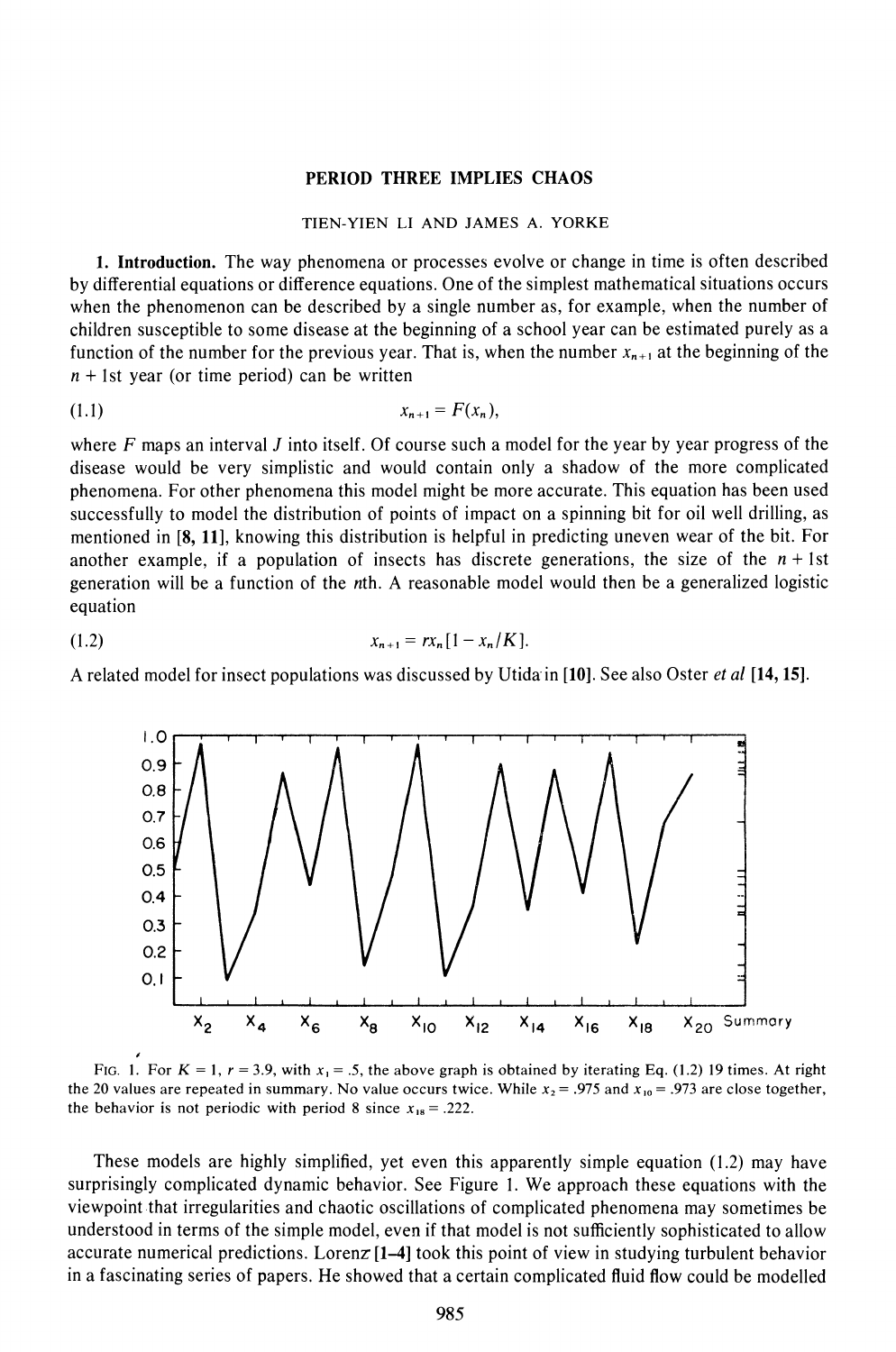by such a sequence x,  $F(x)$ ,  $F^2(x)$ ,  $\cdots$ , which retained some of the chaotic aspects of the original flow. See Figure 2. In this paper we analyze a situation in which the sequence  $\{F^n(x)\}\$ is non-periodic and might be called "chaotic." Theorem *1* shows that chaotic behavior for *(1.1)* will result in any situation in which a "population" of size *x* can grow for two or more successive generations and then having reached an unsustainable height, a population bust follows to the level *x* or below.



FIG 2. Lorenz **[I]** studied the equations for a rotating water-filled vessel which is circularly symmetric about its vertical axis. The vessel is heated near the rim and cooled near its center. When the vessel is annular in shape and the rotation rate high, waves develop and alter their shape irregularly. From a simplified set of equations solved numerically, Lorenz let  $X_n$  be in essence the maximum kinetic energy of successive waves. Plotting  $X_{n+1}$ against  $X_n$ , and connecting the points, the above graph is obtained.

In section *3* we give a well-known simple condition which guarantees that a periodic point is stable and then in section 4 we quote a result applicable when *F* is like the one in Figure *2.* It implies that there is an interval  $J_{\infty} \subset J$  such that for almost every  $x \in J$ , the set of limit points of the sequence  $\{F^n(x)\}\$ is  $J_\infty$ .

A number of questions remain unanswered. For example, is the closure of the periodic points an interval or at least a finite union of intervals? Other questions are mentioned later.

Added in proof. May has recently discovered other strong properties of these maps in his independent study of how the behavior changes as a parameter is varied **[17].** 

2. The main theorem. Let  $F: J \to J$ . For  $x \in J$ ,  $F^{\circ}(x)$  denotes  $x$  and  $F^{n+1}(x)$  denotes  $F(F^{n}(x))$ for  $n = 0, 1, \dots$ . We will say p is a periodic point with period n if  $p \in J$  and  $p = F^{n}(p)$  and  $p \neq F^k(p)$  for  $1 \leq k < n$ . We say *p* is **periodic** or is a **periodic point** if *p* is periodic for some  $n \geq 1$ . We say q is eventually periodic if for some positive integer  $m$ ,  $p = F<sup>m</sup>(q)$  is periodic. Since F need not be one-to-one, there may be points which are eventually periodic but are not periodic. Our objective is to understand the situations in which iterates of a point are very irregular. A special case of our main result says that if there is a periodic point with period 3, then for each integer  $n = 1, 2, 3, \dots$ , there is a periodic point with period  $n$ . Furthermore, there is an uncountable subset of points  $x$  in  $J$ which are not even "asymptotically periodic."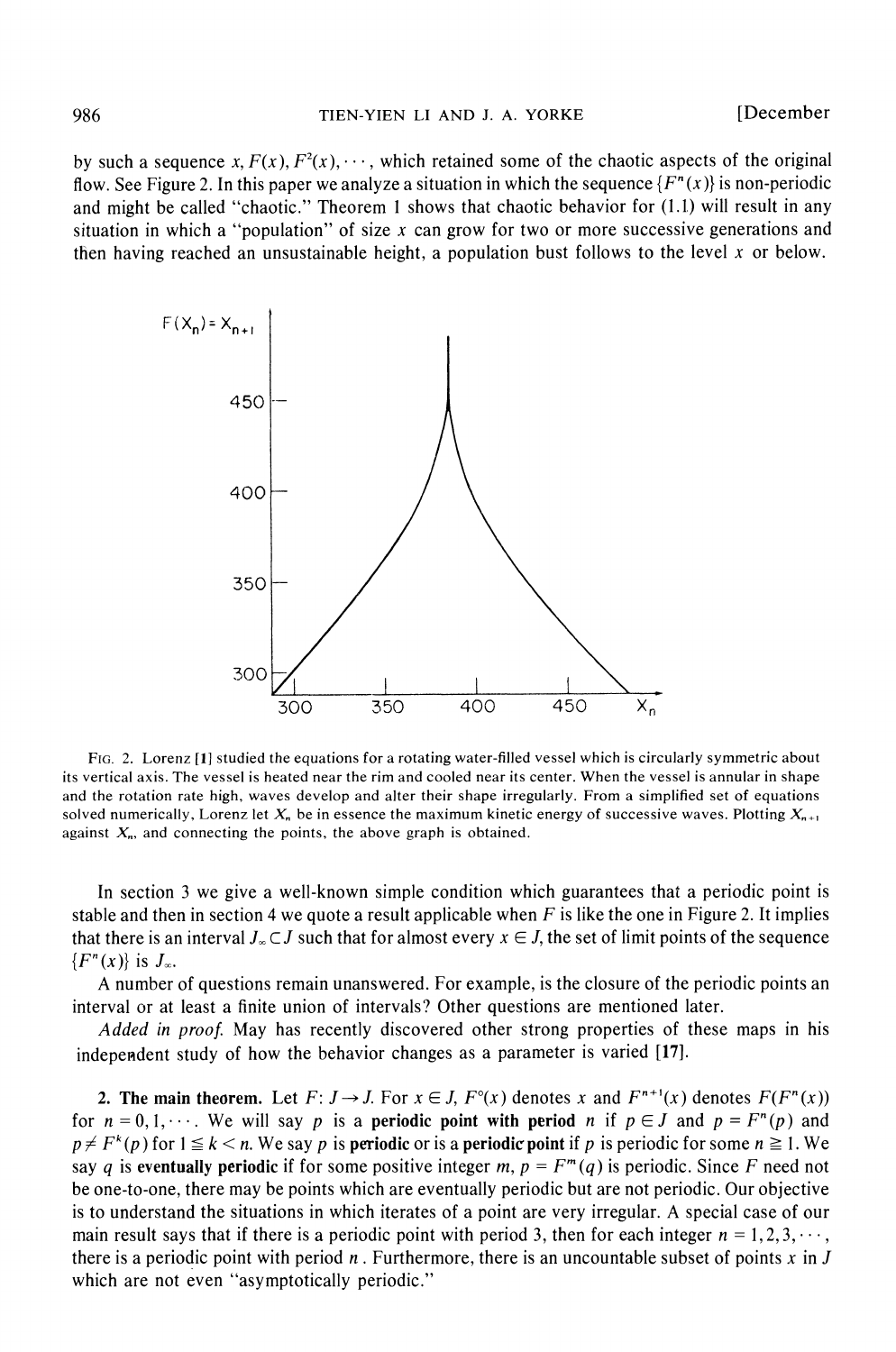THEOREM 1. Let *J* be an interval and let  $F: J \rightarrow J$  be continuous. Assume there is a point a  $\in J$  for *which the points b =*  $F(a)$ *, c =*  $F^2(a)$  *and d =*  $F^3(a)$ *, satisfy* 

$$
d \le a < b < c \text{ (or } d \ge a > b > c).
$$

*Then* 

*T1: for every*  $k = 1, 2, \cdots$  *there is a periodic point in J having period k.* 

## *Furthermore,*

*T2: there is an uncountable set S C J (containing no periodic points), which satisfies the following conditions:* 

(A) *For every p, q*  $\in$  *S* with  $p \neq q$ ,

(2.1) 
$$
\limsup_{n \to \infty} |F^n(p) - F^n(q)| > 0
$$

*and* 

(2.2) 
$$
\liminf_{n \to \infty} |F^{n}(p) - F^{n}(q)| = 0.
$$

(B) For every  $p \in S$  and periodic point  $q \in J$ ,

$$
\limsup_{n\to\infty}|F^n(p)-F^n(q)|>0.
$$

REMARKS. Notice that if there is a periodic point with period 3, then the hypothesis of the theorem will be satisfied.

An example of a function satisfying the hypotheses of the theorem is  $F(x) = rx[1 - x/K]$  as in *(1.2)* for  $r \in (3.84, 4]$  with  $J = [0, K]$  and for  $r > 4$ ,  $F(x) = \max\{0, rx[1 - x/K]\}$  with  $J = [0, K]$ . See [2] for a detailed description of iterates of this function for  $r \in [0, 4)$ . The case  $r = 4$  is discussed in **[6, 7,** *121.* 

While the existence of a point of period *3* implies the existence of one of period 5, the converse is false. (See Appendix 1).

We say  $x \in J$  is **asymptotically periodic** if there is a periodic point p for which

(2.3) 
$$
F^{n}(x) - F^{n}(p) \to 0 \quad \text{as} \quad n \to \infty.
$$

It follows from *(B)*that the set *S* contains no asymptotically periodic points. We remark that it is unknown what the infimum of *r* is for which the equation *(1.2)* has points which are not asymptotically periodic.

*Proof of Theorem 1.* The proof of *T1* introduces the main ideas for both *T1* and *T2.* We now give the prodf of *TI* with necessary lemmas and relegate the tedious proof of *T2* to Appendix *2.* 

LEMMA 0. Let  $G: I \to R$  be continuous, where I is an interval. For any compact interval  $I_1 \subset G(I)$ *there is a compact interval*  $Q \subset I$  *such that*  $G(Q) = I_1$ *.* 

*Proof.* Let  $I_1 = [G(p), G(q)]$ , where  $p, q \in I$ . If  $p < q$ , let r be the last point of  $[p, q]$  where  $G(r) = G(p)$  and let *s* be the i'rst point after *r* where  $G(s) = G(q)$ . Then  $G([r, s]) = I_1$ . Similar reasoning applies when  $p > q$ .

LEMMA 1. Let  $F: J \rightarrow J$  be continuous and let  $\{I_n\}_{n=0}^{\infty}$  be a sequence of compact intervals with  $I_n \subset J$  and  $I_{n+1} \subset F(I_n)$  for all *n*. Then there is a sequence of compact intervals  $Q_n$  such that  $Q_{n+1} \subset Q_n \subset I_0$  and  $F^n(Q_n) = I_n$  for  $n \ge 0$ . For any  $x \in Q = \bigcap Q_n$  we have  $F^n(x) \in I_n$  for all n.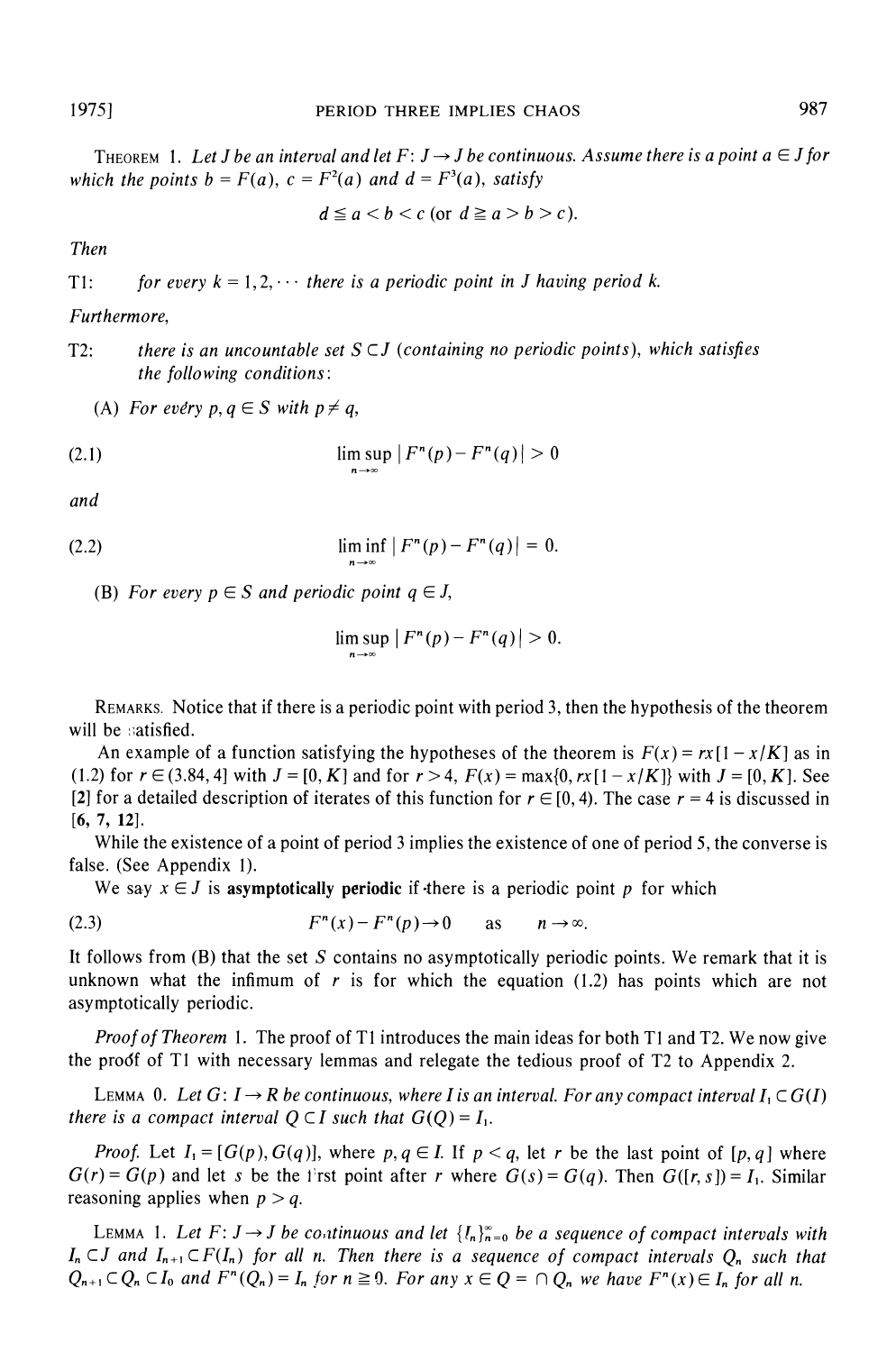*Proof.* Define  $Q_0 = I_0$ . Then  $F^0(Q_0) = I_0$ . If  $Q_{n-1}$  has been defined so that  $F^{n-1}(Q_{n-1}) = I_{n-1}$ , then  $I_n \subset F(I_{n-1}) = F^n(Q_{n-1})$ . By Lemma 0 applied to  $G = F^n$  on  $Q_{n-1}$  there is a compact interval  $Q_n \subset Q_{n-1}$  such that  $F^n(Q_n) = I_n$ . This completes the induction.

The technique of studying how certain sequences of sets are mapped into or onto each other is often used in studying dynamical systems. For instance, Smale uses this method in his famous "horseshoe example" in which he shows how a homeomorphism on the plane can have infinitely many periodic points [13].

**LEMMA 2.** Let  $G: J \rightarrow R$  be continuous. Let  $I \subset J$  be a compact interval. Assume  $I \subset G(I)$ . Then *there is a point*  $p \in I$  *such that*  $G(p) = p$ .

*Proof.* Let  $I = [\beta_0, \beta_1]$ . Choose  $\alpha_i (i = 0, 1)$  in *I* such that  $G(\alpha_i) = \beta_i$ . It follows  $\alpha_0 - G(\alpha_0) \ge 0$ and  $\alpha_1 - G(\alpha_1) \leq 0$  and so continuity implies  $G(\beta) - \beta$  must be 0 for some  $\beta$  in *I*.

Assume  $d \le a < b < c$  as in the theorem. The proof for the case  $d \ge a > b > c$  is similar and so is omitted. Write  $K = [a, b]$  and  $L = [b, c]$ .

*Proof of T1:* Let *k* be a positive integer. For  $k > 1$  let  $\{I_n\}$  be the sequence of intervals  $I_n = L$  for  $n = 0, \dots, k-2$  and  $I_{k-1} = K$ , and define  $I_n$  to be periodic inductively,  $I_{n+k} = I_n$  for  $n = 0, 1, 2, \dots$ . If  $k = 1$ , let  $I_n = L$  for all *n*.

Let  $Q_n$  be the sets in the proof of Lemma 1. Then notice that  $Q_k \subset Q_0$  and  $F^k(Q_k) = Q_0$  and so by Lemma 2,  $G = F^k$  has a fixed point  $p_k$  in  $Q_k$ . It is clear that  $p_k$  cannot have period less than k for F; otherwise we would need to have  $F^{k-1}(p_k) = b$ , contrary to  $F^{k+1}(p_k) \in L$ . The point  $p_k$  is a periodic point of period k for *F.* 

3. **Behavior near a periodic point.** For some functions *F,* the asymptotic behavior of iterates of a point can be understood simply by studying the periodic points. For

$$
(3.1) \tF(x) = ax(1-x)
$$

a detailed discussion of the points of period 1 and 2 may be found in [1] for  $a \in [0,4]$  and we now summarize some of those results. For  $a \in [0, 4]$ ,  $F: [0, 1] \rightarrow [0, 1]$ .

For  $a \in [0, 1]$ ,  $x = 0$  is the only point of period 1; in fact, for  $x \in [0, 1]$ , the sequence  $F^{n}(x) \rightarrow 0$  as  $n \rightarrow \infty$ .

For  $a \in (1, 3]$ , there are two points of period 1, namely 0 and  $1 - a^{-1}$ , and for  $x \in (0, 1)$ ,  $F^{n}(x) \rightarrow 1-a^{-1}$  as  $n \rightarrow \infty$ .

For  $a > 3$  there are also two points of period 2 which we may call p and q and of course  $F(p) = q$ and  $F(q) = p$ . For  $a \in (3, 1 + \sqrt{6} \approx 3.449)$  and  $x \in (0, 1)$ ,  $F^{2n}(x)$  converges to either p or q while  $F^{2n+1}(x)$  converges to the other, except for those x for which there is an *n* for which  $F^{n}(x)$  equals the point  $1 - a^{-1}$  of period 1. There are only a countable number of such points so that the behavior of  ${F<sup>n</sup>(x)}$  can be understood by studying the periodic points.

For  $a > 1 + \sqrt{6}$ , there are 4 points of period 4 and for *a* slightly greater than  $1 + \sqrt{6}$ ,  $F^{4n}(x)$  tends to one of these 4 unless for some *n,*  $F^{n}(x)$  equals one of the points of period 1 or 2. Therefore we may sfimmarize this situation by saying that each point in *[O, 11* is asymptotically periodic.

For those values of *a* for which each point is asymptotically periodic, it is sufficient to study only the periodic points and their "stability properties." For any function F a point  $y \in J$  with period k is said to be asymptotically stable if for some interval  $I = (y - \delta, y + \delta)$  we have

$$
|F^k(x) - y| < |x - y| \quad \text{for all} \quad x \in I.
$$

If *F* is differentiable at the points *y*,  $F(y)$ ,  $\cdots$ ,  $F^{k-1}(y)$ , there is a simple condition that will guarantee this behavior, namely

$$
\left|\frac{d}{dx} F^k(x)\right| < 1.
$$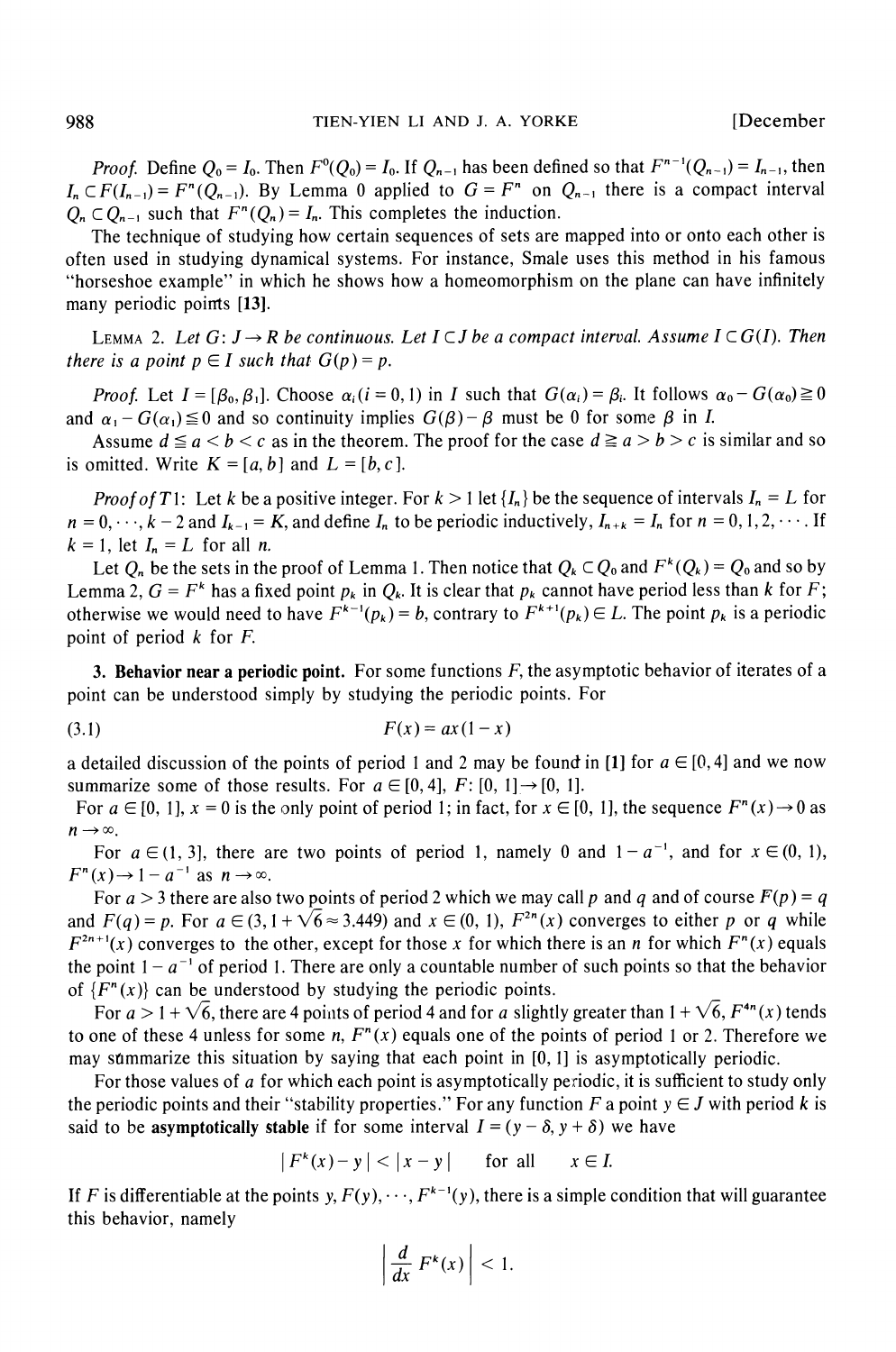By the chain rule

(3.2)  
\n
$$
\frac{d}{dx} F^{k}(y) = \frac{d}{dx} F(F^{k-1}(y)) \cdot \frac{d}{dx} F^{k-1}(y)
$$
\n
$$
= \frac{d}{dx} F(F^{k-1}(y)) \times \frac{d}{dx} F(F^{k-2}(y)) \times \dots \times \frac{d}{dx} F(y)
$$
\n
$$
= \prod_{n=0}^{k-1} \frac{d}{dx} F(y_n),
$$

where  $y_n$  is the *n*th iterate,  $F^n(y)$ . Therefore y is asymptotically stable if

$$
\left|\prod_{i=0}^{k-1}\frac{d}{dx}F(y_i)\right|<1,\qquad\text{where}\qquad y_i=F^i(y).
$$

This condition of course guarantees nothing about the limiting behavior of points which do not start "near" the periodic point or one of its iterates. The function in Figure *2* which was studied by Lorenz has the opposite behavior, namely, where the derivative exists we have

$$
\left|\frac{d}{dx} F(x)\right| > 1.
$$

For such a function every periodic point is "unstable" since for *x* near a periodic point *y* of period *k,*  the kth iterate  $F^k(x)$  is further from y than x is. To see this, approximate  $F^k(x)$  by

$$
F^{k}(y) + \frac{d}{dx} F^{k}(y)[y - x] = y + \frac{d}{dx} F^{k}(y)[y - x].
$$

Thus for *x* near *y*,  $|F^{k}(x)-y|$  is approximately  $|x-y| |(d/dx)F^{k}(y)|$ . From (3.2)  $|(d/dx)F^{k}(y)|$  is greater than 1. Therefore  $F<sup>n</sup>(x)$  is further from y than x is.

We do not know when values of *a* begin to occur for which *F* in *(3.1)*has points which are not asymptotically periodic. For  $a = 3.627$ , F has a periodic point (which is asymptotically stable) of period 6 (approx.  $x = .498$ ). This x is therefore a point of period 3 for  $F<sup>2</sup>$  and so Theorem 1 may be applied to  $F^2$ . Since  $F^2$  has points which are not asymptotically periodic, the same is true of  $F$ .

In order to contrast the situations in this section with other possible situations discussed in the next section, we define the limit set of a point *x*. The point *y* is a **limit point** of a sequence  $\{x_n\} \subset J$  if there is a subsequence  $x_{n}$  converging to y. The limit set  $L(x)$  is defined to be the set of limit points of  ${F<sup>n</sup>(x)}$ . If *x* is asymptotically periodic, then  $L(x)$  is the set  ${y, F(y), \cdots, F<sup>k-1</sup>(y)}$  for some periodic point *y* of period *k.* 

**4. Statistical properties of**  $\{F^{\mu}(x)\}\$ **. Theorem 1 establishes the irregularity of the behavior of** iterates of points. What is also needed is a description of the regular behavior of the sequence *{Fn(x)}*when *F* is piecewise continuously differentiable (as is Lorenz's function in Figure *2)* and

(4.1) 
$$
\inf_{x \in J_1} \left| \frac{dF}{dx} \right| > 1 \quad \text{where} \quad J_1 = \left\{ x : \frac{dF}{dx} \text{ exists} \right\}
$$

One approach to describing the asymptotic behavior for such functions is to describe  $L(x)$ , if possible. *A* second approach, which turns out to be related, is to examine the average behavior of *{F<sup>n</sup>(x)}*. The fraction of the iterates  $\{x, \dots, F^{N-1}(x)\}$  of *x* that are in  $[a_1, a_2]$  will be denoted by  $\phi(x, N, [a_1, a_2])$ . The limiting fraction will be denoted

$$
\phi(x,[a_1,a_2]) = \lim_{N \to \infty} \phi(x,N,[a_1,a_2])
$$

when the limit exists. The subject of ergodic theory, which studies transformation on general spaces,

19751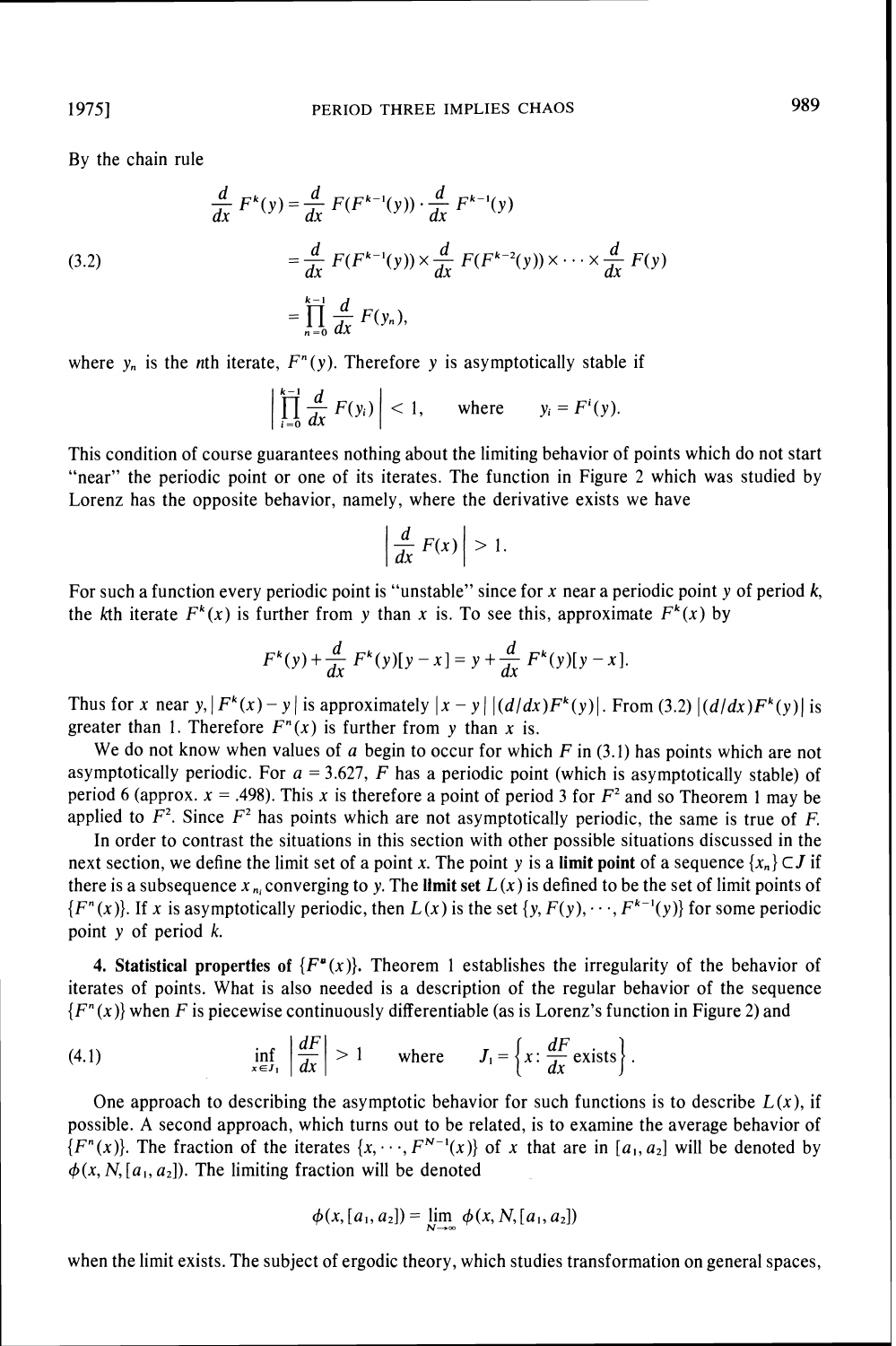motivates the following definition. We say  $g$  is the density of  $x$  (for  $F$ ) if the limiting fraction satisfies

$$
\phi(x,[a_1,a_2]) = \int_{a_1}^{a_2} g(x) dx \quad \text{for all} \quad a_1, a_2 \in J; \quad a_1 < a_2.
$$

The techniques for the study of densities use non-elementary techniques of measure theory and functional analysis, so that we shall only summarize the results. But their value lies in the fact that for certain *F* almost all  $x \in J$  have the same density. Until recently the existence of such densities had not been proved, except for the simplest of functions *F.* The following result has recently been proved:

**THEOREM 2. [5].** Let  $F: J \rightarrow J$  satisfy the following conditions:

*1) F is continuous.* 

2) Except at one point  $t \in J$ , F is twice continuously differentiable.

*3) F satisfies (4.1).* 

*Then there exists a function g:*  $J \rightarrow [0,\infty)$ *, such that for almost all*  $x \in J$ *, g is the density of x. Also for almost all*  $x \in J$ ,  $L(x) = \{y : g(y) > 0\}$  which is an interval. Moreover, the set  $J_{\infty} = \{y : g(y) > 0\}$  is an *interval, and*  $L(x) = J_{\infty}$  *for almost all x.* 

The proof makes use of results in **[8].** The problem of computationally finding the density is solved in **[9].** 

A detailed discussion of  $(3.1)$  is given in [16], describing how  $L(x)$  varies as the parameter *a* in *(3.1)* varies between *3.0* and *4.0.* 

A major question left unsolved is whether (for some nice class of functions *F)* the existence of a stable periodic point implies that almost every point is asymptotically periodic.

**Appendix 1: Period 5 does not imply period 3.** In this Appendix we give an example which has a fixed point of period *5* but no fixed point of period *3.* 

Let  $F: [1, 5] \rightarrow [1, 5]$ , be defined such that  $F(1) = 3$ ,  $F(2) = 5$ ,  $F(3) = 4$ ,  $F(4) = 2$ ,  $F(5) = 1$  and on each interval  $[n, n + 1]$ ,  $1 \le n \le 4$ , assume *F* is linear. Then

$$
F^3([1, 2]) = F^2([3, 5]) = F([1, 4]) = [2, 5].
$$

Hence,  $F^3$  has no fixed points in [1, 2]. Similarly,  $F^3([2, 3]) = [3, 5]$  and  $F^3([4, 5]) = [1, 4]$ , so neither of these intervals contains a fixed point of  $F<sup>3</sup>$ . On the other hand,

$$
F^{3}([3, 4]) = F^{2}([2, 4]) = F([2, 5]) = [1, 5] \supset [3, 4].
$$

Hence,  $F^3$  must have a fixed point in [3, 4]. We shall now demonstrate that the fixed point of  $F^3$  is unique and is also a fixed point of *F.* 

Let  $p \in [3, 4]$  be a fixed point of  $F^3$ . Then  $F(p) \in [2, 4]$ . If  $F(p) \in [2, 3]$ , then  $F^3(p)$  would be in  $[1, 2]$  which is impossible since then *p* could not be a fixed point. Hence  $F(p) \in [3, 4]$  and  $F^{2}(p) \in [2, 4]$ . If  $F^{2}(p) \in [2, 3]$  we would have  $F^{3}(p) \in [4, 5]$ , an impossibility. Hence p,  $F(p)$ ,  $F^{2}(p)$ are all in [3, 4]. On the interval [3, 4], F is defined linearly and so  $F(x) = 10 - 2x$ . It has a fixed point *1013* and it is easy to see that *F 3*has a unique fixed point, which must be *1013.* Hence there is no point of period *3.* 

**Appendix 2. Proof of T2 of Theorem 1. Let M** be the set of sequences  $M = \{M_n\}_{n=1}^{\infty}$  of intervals with

$$
(A.1) \t Mn = K \t or \t Mn \subset L, \t and \t F(Mn) \supset Mn+1
$$

if 
$$
M_n = K
$$
 then

(A.2) *n* is the square of an integer and  $M_{n+1}$ ,  $M_{n+2} \subset L$ ,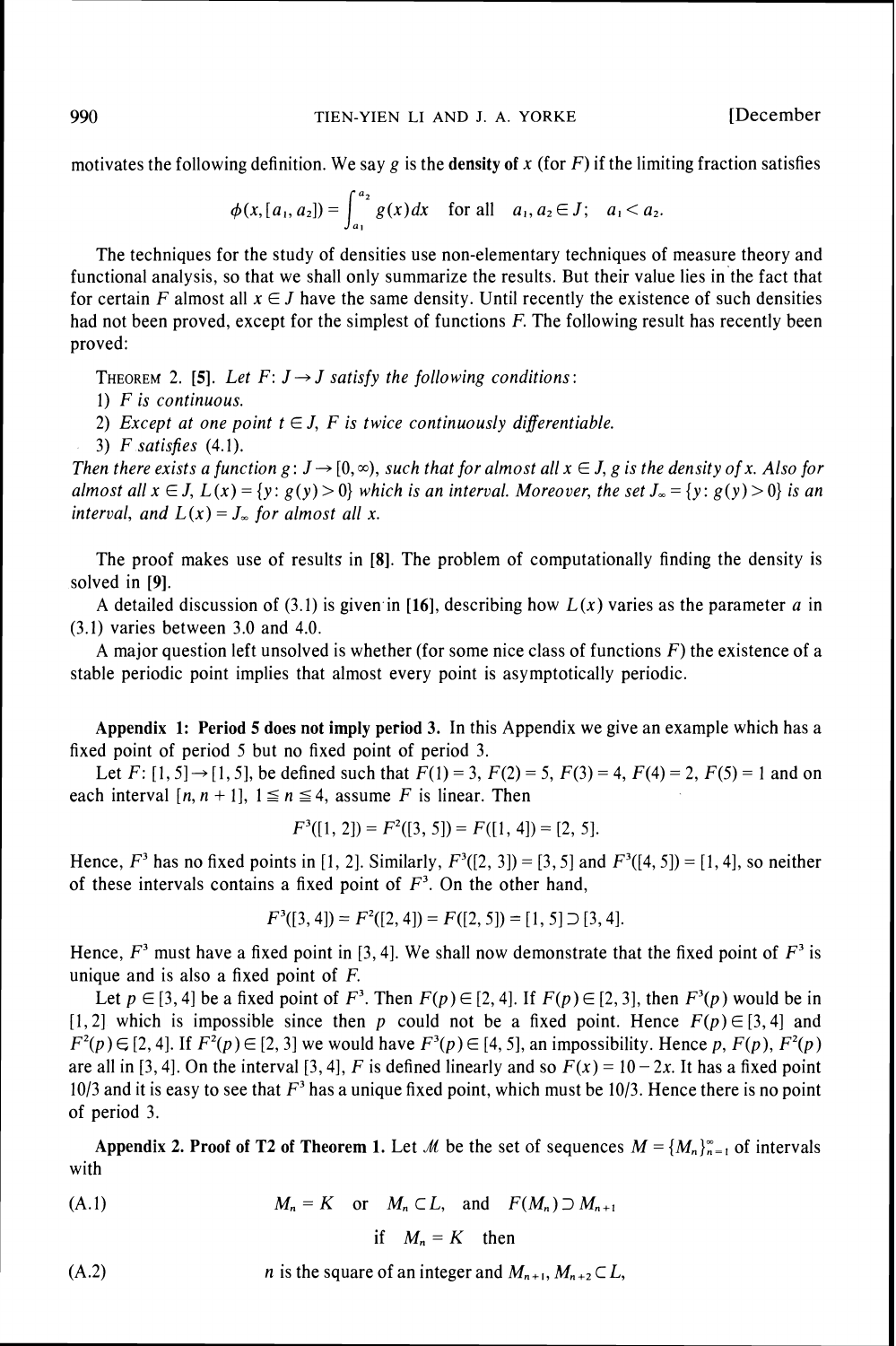where  $K = [a, b]$  and  $L = [b, c]$ . Of course if *n* is the square of an integer, then  $n + 1$  and  $n + 2$  are not, so the last requirement in (A.2) is redundant. For  $M \in \mathcal{M}$ , let  $P(M, n)$  denote the number of i's in  $\{1, \dots, n\}$  for which  $M_i = K$ . For each  $r \in (3/4, 1)$  choose  $M' = \{M'_n\}_{n=1}^{\infty}$  to be a sequence in  $\mathcal M$ such that

$$
\lim_{n \to \infty} P(M', n^2)/n = r.
$$

Let  $M_0 = \{M': r \in (3/4, 1)\} \subset M$ . Then  $M_0$  is uncountable since  $M' \neq M'$  for  $r_1 \neq r_2$ . For each  $M' \in \mathcal{M}_0$ , by Lemma 1, there exists a point *x<sub>r</sub>* with  $F^n(x_r) \in M'_n$  for all *n*. Let  $S = \{x_r : r \in (3/4, 1)\}.$ Then *S* is also uncountable. For  $x \in S$ , let  $P(x, n)$  denote the number of i's in  $\{1, \dots, n\}$  for which  $F^{i}(x) \in K$ . We can never have  $F^{k}(x_{r}) = b$ , because then *x*, would eventually have period 3, contrary to (A.2). Consequently  $P(x_n, n) = P(M', n)$  for all *n*, and so

$$
\rho(x_r) = \lim_{n \to \infty} P(X_r, n^2) = r
$$

for all *r.* We claim that

*(A.4)* for  $p, q \in S$ , with  $p \neq q$ , there exist infinitely many *n*'s such that  $F^{n}(p) \in K$  and  $F^{n}(q) \in L$  or vice versa.

We may assume  $\rho(p) > \rho(q)$ . Then  $P(p, n) - P(q, n) \rightarrow \infty$ , and so there must be infinitely many n's such that  $F^n(p) \in K$  and  $F^n(q) \in L$ .

Since  $F^2(b) = d \le a$  and  $F^2$  is continuous, there exists  $\delta > 0$  such that  $F^2(x) < (b + d)/2$  for all  $x \in [b - \delta, b] \subset K$ . If  $p \in S$  and  $F^n(p) \in K$ , then *(A.2)* implies  $F^{n+1}(p) \in L$  and  $F^{n+2}(p) \in L$ . Therefore  $F^n(p) < b - \delta$ . If  $F^n(q) \in L$ , then  $F^n(q) \geq b$  so

$$
|F^n(p)-F^n(q)|>\delta.
$$

By claim (A.4), for any  $p, q \in S$ ,  $p \neq q$ , it follows

$$
\limsup |F^n(p) - F^n(q)| \ge \delta > 0.
$$

Hence *(2.1)* is proved. This technique may be similarly used to prove (B) is satisfied.

 $n \rightarrow \infty$ 

*Proof of 2.2.* Since  $F(b) = c$ ,  $F(c) = d \le a$ , we may choose intervals  $[b^n, c^n]$ ,  $n = 0, 1, 2, \dots$ , such that

(a)  $[b, c] = [b^0, c^0] \supset [b^1, c^1] \supset \cdots \supset [b^n, c^n] \supset \cdots$ 

(b)  $F(x) \in (b^n, c^n)$  for all  $x \in (b^{n+1}, c^{n+1}),$ 

(c)  $F(b^{n+1}) = c^n$ ,  $F(c^{n+1}) = b^n$ .

Let  $A = \bigcap_{n=0}^{\infty} [b^n, c^n]$ ,  $b^* = \inf A$  and  $c^* = \sup A$ , then  $F(b^*) = c^*$  and  $F(c^*) = b^*$ , because of (c).

In order to prove  $(2.2)$  we must be more specific in our choice of the sequences  $M<sup>r</sup>$ . In addition to our previous requirements on  $M \in M$ , we will assume that if  $M_k = K$  for both  $k = n^2$  and  $(n + 1)^2$ then  $M_k = [b^{2n-(2j-1)}, b^*]$  for  $k = n^2 + (2j-1), M_k = [c^*, c^{2n-2j}]$  for  $k = n^2 + 2j$  where  $j = 1, \dots, n$ . For the remaining k's which are not squares of integers, we assume  $M_k = L$ .

It is easy to check that these requirements are consistent with *(A.l)*and *(A.2),*and that we can still choose M' so as to satisfy (A.3). From the fact that  $\rho(x)$  may be thought of as the limit of the fraction of *n*'s for which  $F^{n^2}(x) \in K$ , it follows that for any  $r^*$ ,  $r \in (3/4, 1)$  there exist infinitely many *n* such that  $M'_k = M'^*_k = K$  for both  $k = n^2$  and  $(n + 1)^2$ . To show (2.2), let  $x_r \in S$  and  $x_r \in S$ . Since  $b^n \rightarrow b^*$ ,  $c^n \rightarrow c^*$  as  $n \rightarrow \infty$ , for any  $\epsilon > 0$  there exists N with  $|b^n - b^*| < \epsilon/2$ ,  $|c^n - c^*| < \epsilon/2$  for all  $n > N$ . Then, for any *n* with  $n > N$  and  $M'_k = M'^* = K$  for both  $k = n^2$  and  $(n + 1)^2$ , we have

$$
F^{n^2+1}(x_r) \in M'_k = [b^{2n-1}, b^*]
$$